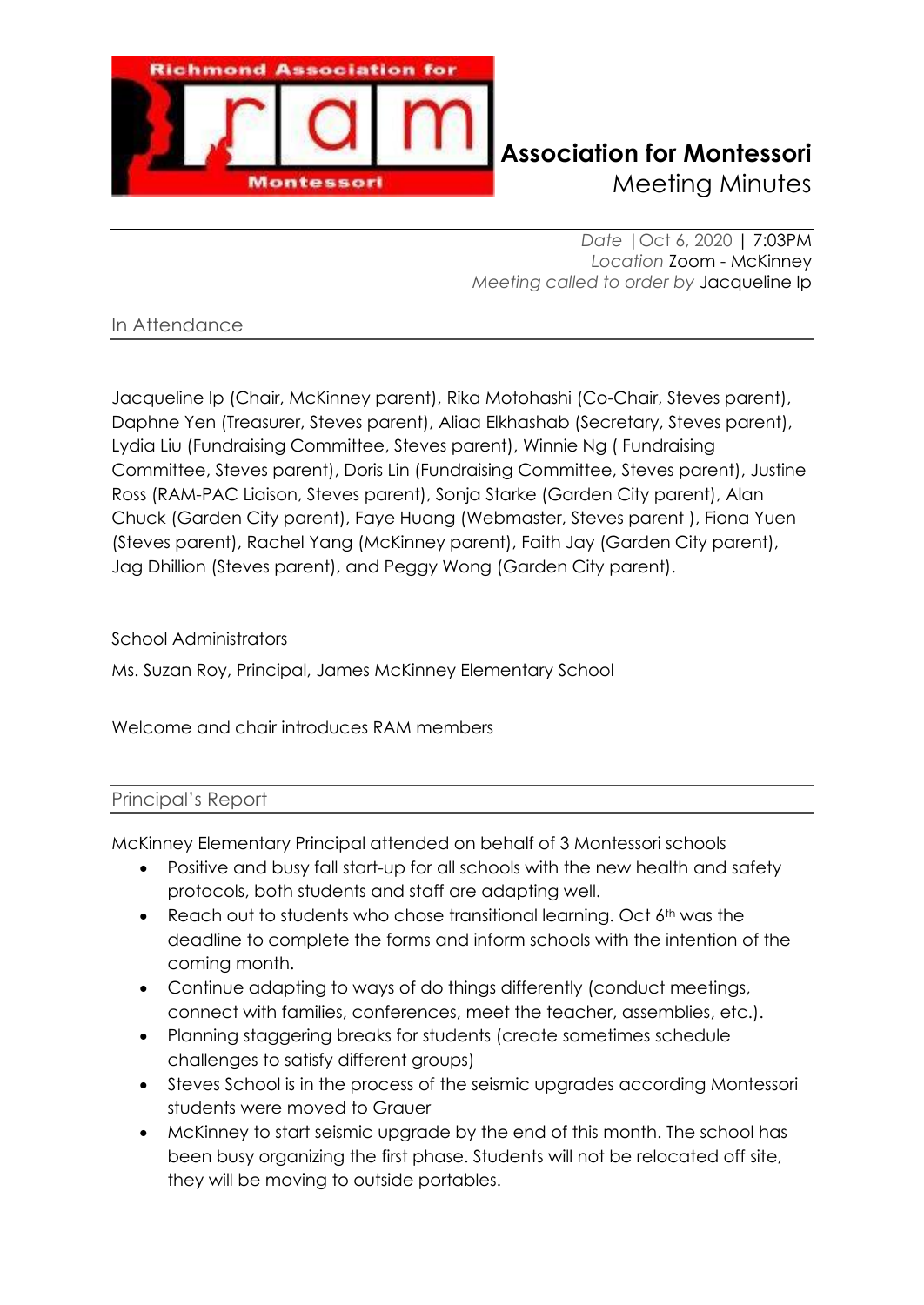

- Montessori team/ Schools did not have the chance to meet this year to discuss priorities for materials and planning.
- The school district budget process starts mid to late October, expecting to receive the same amount of funding around \$4,500.

### Approval of Minutes from Last Meeting

Last meeting's minutes circulated through Zoom chat and approved.

Adoption of Agenda

AGM Agenda circulated through Zoom chat and accepted.

#### RAM Reports

Chair Report

- Jacqueline discussed Electronic membership processing options to replace current cheques (membership and donations).
	- KEV payment: Ms. Roy looked into KEV payment system (similar to the school online supplies payment). However, because RAM accounts are not held on the district level, we are not eligible to use this platform.
	- Paypal payment: The fees for Paypal is 2.9% fees + \$0.30 for every payment option; for example, for a \$75 membership it is \$2.75 extra. Open for discussion on the chat.
	- Eventbrite: We have used Eventbrite in some of our fundraising programs such as Kidtropolis. It was based on a fee for credit card.
	- E-transfer is another possible payment option. However, we still want members to fill a form. One of the cons, there will need to be reconciliation between forms filled and money sent. Rika mentioned that sometimes names on the transfer do not match legal names which creates further confusion.
	- Square not user friendly.
	- **MOTION**: To engage Paypal to help with electronic membership and donations, subject to the applicable fees (all in favour, no objections).
	- Admin to help circulate to members via the RAM newsletter.
	- Faye to explore the implementation of a Paypal button.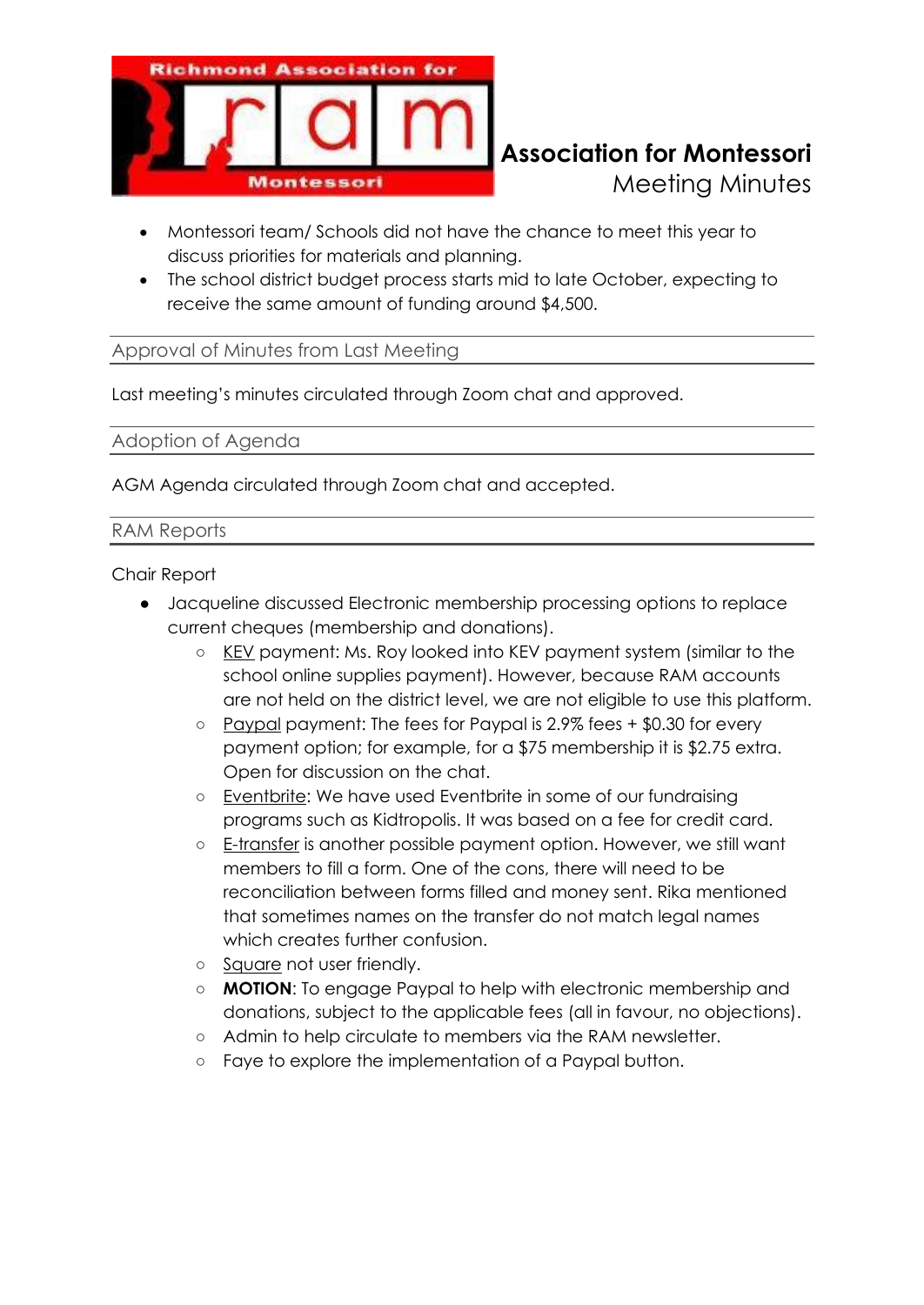

Treasurer Report and Budget Discussion

- Jacqueline reviewed financial reports
- For 2019-2020 school year: Total Program Income \$11,752.30. Total Expenses \$14,713.32. Saving injection \$10,000, thus Total Operating Income \$7,038.98.
- Motion: To move the operating income surplus of \$7,038.98 to our budget 2020/2021.
- Total Assets \$39K.
- Motion: To accept the financial balance sheet of August 31, 2020 as presented (all in favour).

Budget

- 2020/2021estimated budget \$5,350 for income (a drastic decrease from previous budgeted income due to COVID effects on memberships and donations).
- Estimated expenses total \$13,480 (with a carry forward surplus from previous year, we can maintain some spending levels despite a decreased income expectation. This spending; however cannot be sustained without more donations in upcoming years)
- Total Deficit (\$1,091.03)
- MOTION: To accept the budget for 2020-2021 as presented (all favour).

### Open Issues and New Business

RAM Constitution and Bylaws

● RAM Constitution as filed with the BC Society was outlined. As we are filing our charity status with CRA, CRA requested changes to the constitution to ensure that RAM is clear we are a charity and not operating for profit. Thus, they suggested the constitution to be:

To advance education by providing:

(a) publicly available scholarships, bursaries, and other forms of financial assistance to high school students to be used for post-secondary education;

(b) bursaries to Montessori teachers to be used for professional development;

(c) financial assistance to purchase school supplies and resources to assist teachers in advancing the Montessori method; and - To do all such things as are incidental or ancillary to the attainment of the above purposes.

● The order and priorities are not aligned with the RAM Association. Suggested changes swap (a) with (c) bullets, to align with RAM goals.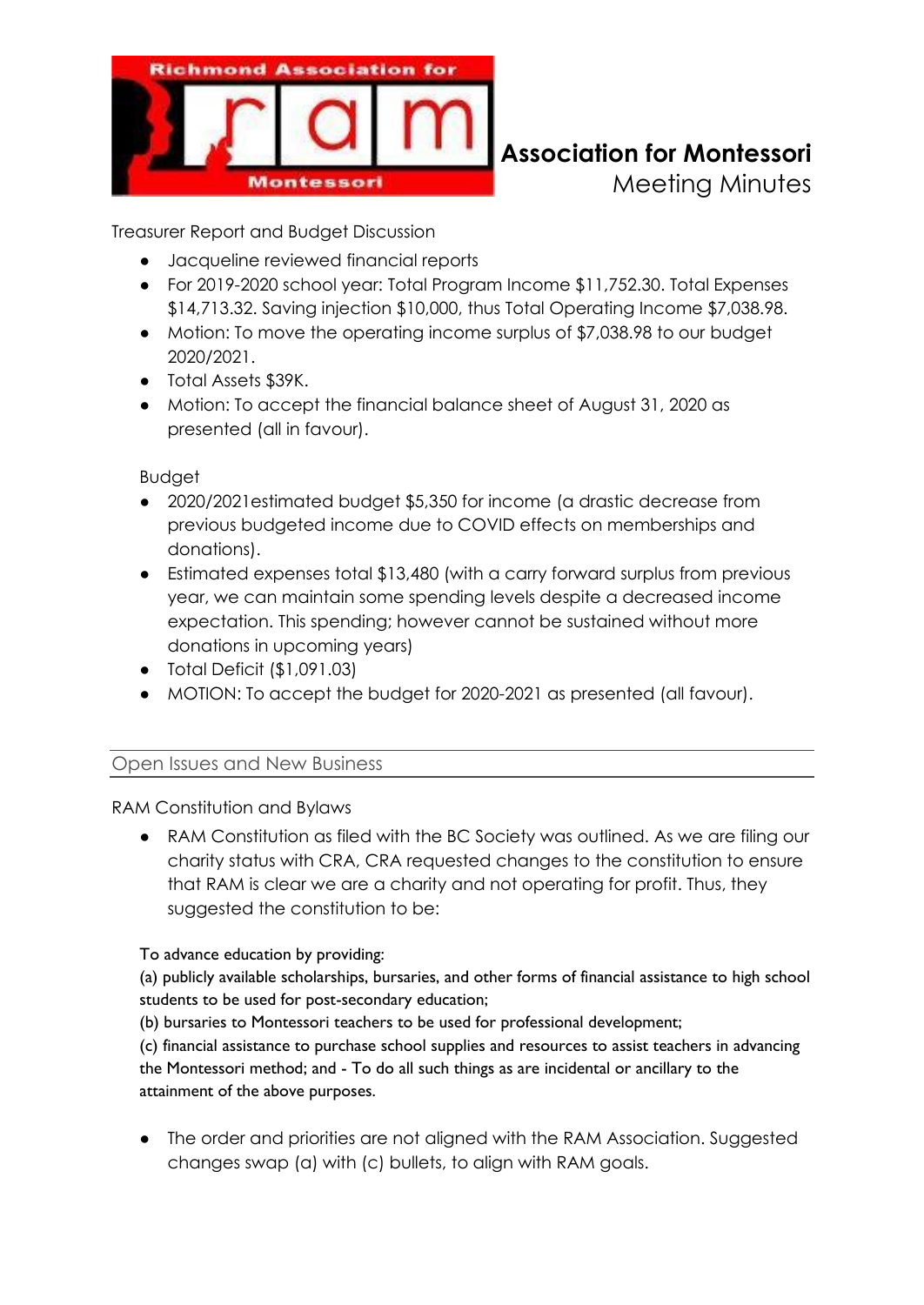

- Faye suggested adding 'Montessori program students' to bullet (a).
- **Motion**: To accept the change to the RAM Constitution to include wording from CRA, with provision to change the priorities of the constitution appropriate for the function of Richmond Association of Montessori, placing priority on Classroom ; Collaboration ; Teacher Education ; Scholarship. Also making specific mention to Montessori in the post-secondary funding.
- CRA also suggested adding the following clause to RAM Bylaws

Therefore, the applicant should add the following clause to its bylaws:

- The activities of the Society shall be carried on without purpose of gain for its members and any income, profits or other accretions to the Society shall be used in promoting the purposes of the Society.

- This clause was already in place as no one was benefiting from the membership or donations.
- **Motion**: To add proposed clause suggested by CRA to include the statement that RAM is not run for profit or personal gains, in order to refile our charity status (all in favour, no objections).

Teacher Bursary Program

- We have bursaries for our teachers to sponsor workshops and educational programs that are Montessori specific. To ensure fairness for all applicants, RAM have pre-approval program in which we approve bursary applicants a \$300 when we get the application and then in the spring after viewing our financials, and if no one has applied for bursaries application we can top them. For 2019/2020 year two teachers applied for the bursary program.
- Applicant 1: submitted 2 bursaries, one workshop \$500 and the other Masters degrees \$1000.
	- Mr. Fitt agreed to absorb the \$500 workshop expenses from RAM subsidies for Steves.
	- RAM approved \$300 and will contribute another \$700 for the Masters degree program.
- Applicant 2: RAM approved \$300 and will contribute another \$200 for the workshop.
- MOTION: Pay remaining Bursary amounts to applicants from 2019-2020 year.